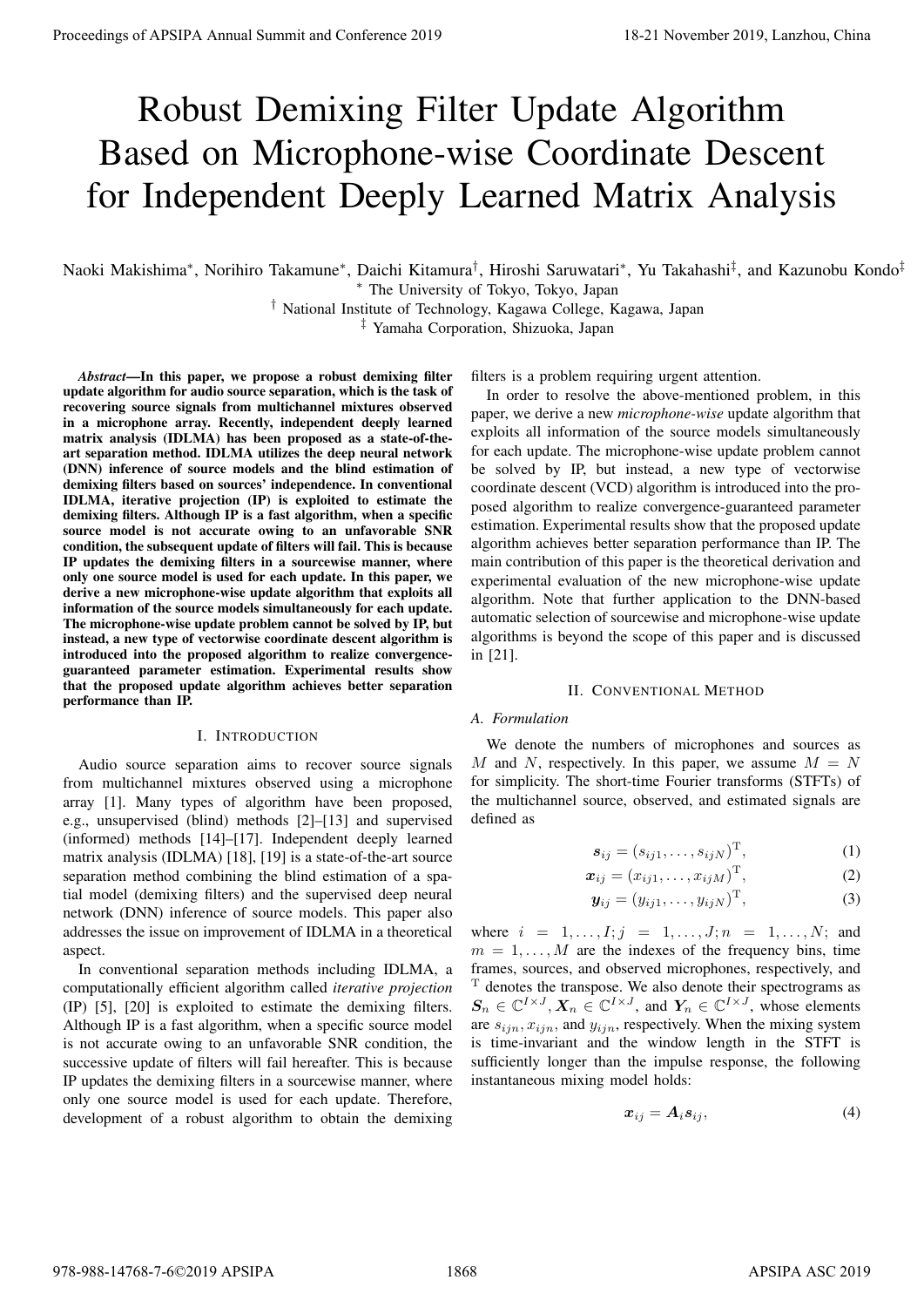

Fig. 1. Overview of IDLMA.

where  $A_i = (a_{i1}, \dots, a_{iN}) \in \mathbb{C}^{I \times J}$  is the mixing matrix and  $a_{in}$  is the steering vector of the *n*th source. When  $A_i$ is a nonsingular matrix, the demixing matrix (inverse of the mixing matrix) exists and the observed signals are separated as

$$
y_{ij} = W_i x_{ij},\tag{5}
$$

where  $\textbf{\emph{W}}_{i}=(\textbf{\emph{w}}_{i1},\ldots,\textbf{\emph{w}}_{iN})^{\text{H}}\in \mathbb{C}^{I\times J}=\textbf{\emph{A}}_{i}^{-1}$  denotes the demixing matrix,  $w_{in}^{\text{H}}$  denotes the demixing filter for the *n*th source, and <sup>H</sup> denotes the Hermitian transpose.

## *B. Generative Model and Cost Function*

In IDLMA, the following univariate complex Gaussian distribution is assumed as a source generative model:

$$
p(\boldsymbol{Y}_n) = \prod_{ij} p(y_{ij})
$$
  
= 
$$
\prod_{ij} \frac{1}{\pi r_{ijn}^2} \exp(-\frac{|y_{ijn}|^2}{r_{ijn}^2}),
$$
 (6)

where *rijn* denotes the scale parameter (source model) of the Gaussian distribution and *yij* is mutually independent w.r.t. *i* and *j*. We define the scale parameter matrix as  $\mathbf{R}_n \in \mathbb{R}^{I \times J}$ , whose elements are  $r_{i j n}$ . The marginal distribution of (6) w.r.t. *j* is super-Gaussian when the scale parameter fluctuates and is not constant w.r.t. the time frame.

The cost function of IDLMA is the negative log-likelihood of observed signals, whose minimization is equivalent to the maximization of the independence between sources. On the basis of (6), the cost function is obtained as

$$
\mathcal{L}(\boldsymbol{W}) = -\log p(\boldsymbol{X})
$$
  
=  $-\log p(\boldsymbol{Y}) - J \sum_{i} \log |\det \boldsymbol{W}_{i}|^{2}$   

$$
\stackrel{c}{=} \sum_{i,j,n} \left[ \frac{|\boldsymbol{w}_{in}^{\mathrm{H}} \boldsymbol{x}_{ij}|^{2}}{r_{ijn}^{2}} + 2 \log r_{ijn} \right]
$$
  

$$
- J \sum_{i} \log |\det \boldsymbol{W}_{i}|^{2}, \qquad (7)
$$

where  $\stackrel{c}{=}$  denotes the equality up to addition by a constant,  $W = \{W_1, \ldots, W_I\}$  is the set of demixing matrices,  $X =$  ${X_1, \ldots, X_M}$  and  $Y = {Y_1, \ldots, Y_N}$  are the sets of the observed and estimated signals, respectively, and we used the

variable transformation from  $x_{ij}$  to  $y_{ij}$  on the basis of (5). The aim of IDLMA is to blindly estimate  $W_i$  only from the observed mixtures with the assistance of a DNN. An overview of the separation process of IDLMA is shown in Fig. 1.

#### *C. Row-wise Update Rule of Demixing Matrix*

In [5], [20], a fast and convergence-guaranteed algorithm called IP was proposed, which can be applied to the sum of a negative log-determinant and a quadratic form. Therefore, given the source scale parameter  $r_{ijn}$ , (7) is minimized by IP w.r.t.  $W_i$  and the update rule of  $W_i$  is obtained as

$$
Q_{in} = \frac{1}{J} \sum_{j} \frac{x_{ij} x_{ij}^{\text{H}}}{r_{ijn}^{2}},
$$
\n(8)

$$
\mathbf{w}_{in} = (\mathbf{W}_i \mathbf{Q}_{in})^{-1} \mathbf{e}_n,\tag{9}
$$

$$
\boldsymbol{w}_{in} = \frac{\boldsymbol{w}_{in}}{\sqrt{\boldsymbol{w}_{in}^{\mathrm{H}}\boldsymbol{Q}_{in}\boldsymbol{w}_{in}}},\tag{10}
$$

where  $e_n$  denotes the unit vector with the *n*th element equal to unity.

## *D. Update Rule of Scale Parameter Matrix by DNN*

 $DNN_n$  is pretrained so that the scale parameter of the source signal  $\tilde{S}_n \in \mathbb{C}^{I \times J}$  is predicted from an input spectrogram  $|X|$ <sup>-1</sup>, where  $X \in \mathbb{C}^{I \times J}$  is a mixture of complex-valued spectrograms in the training data and  $| \cdot |^{1}$  for matrices denotes the element-wise absolute operation. *X* is prepared by mixing  $\tilde{S}_n$  with a random amplitude to simulate multiple SNR conditions [19].

We denote the DNN output as  $DNN_n(\cdot)$ . When we define the output scale parameter matrix as  $D_n = \text{DNN}_n(|\tilde{X}|^{1}) \approx$  $R_n$ , the loss function of  $DNN_n$  is defined as

$$
L(\mathbf{D}_n) = \sum_{i,j} \frac{|\tilde{s}_{ijn}|^2 + \delta}{d_{ijn}^2 + \delta} - \log \frac{|\tilde{s}_{ijn}|^2 + \delta}{d_{ijn}^2 + \delta} - 1,\qquad(11)
$$

where  $\tilde{s}_{ijn}$  and  $d_{ijn}$  are the elements of  $\tilde{S}_n$  and  $D_n$ , respectively, and  $\delta$  is a small value to avoid division by zero. Since minimizing (11) corresponds to a simulation for the maximum likelihood estimation of  $r_{ijn}$  in (7) (only limited to the training data),  $DNN_n$  can be approximately interpreted as an appropriate source model based on (6).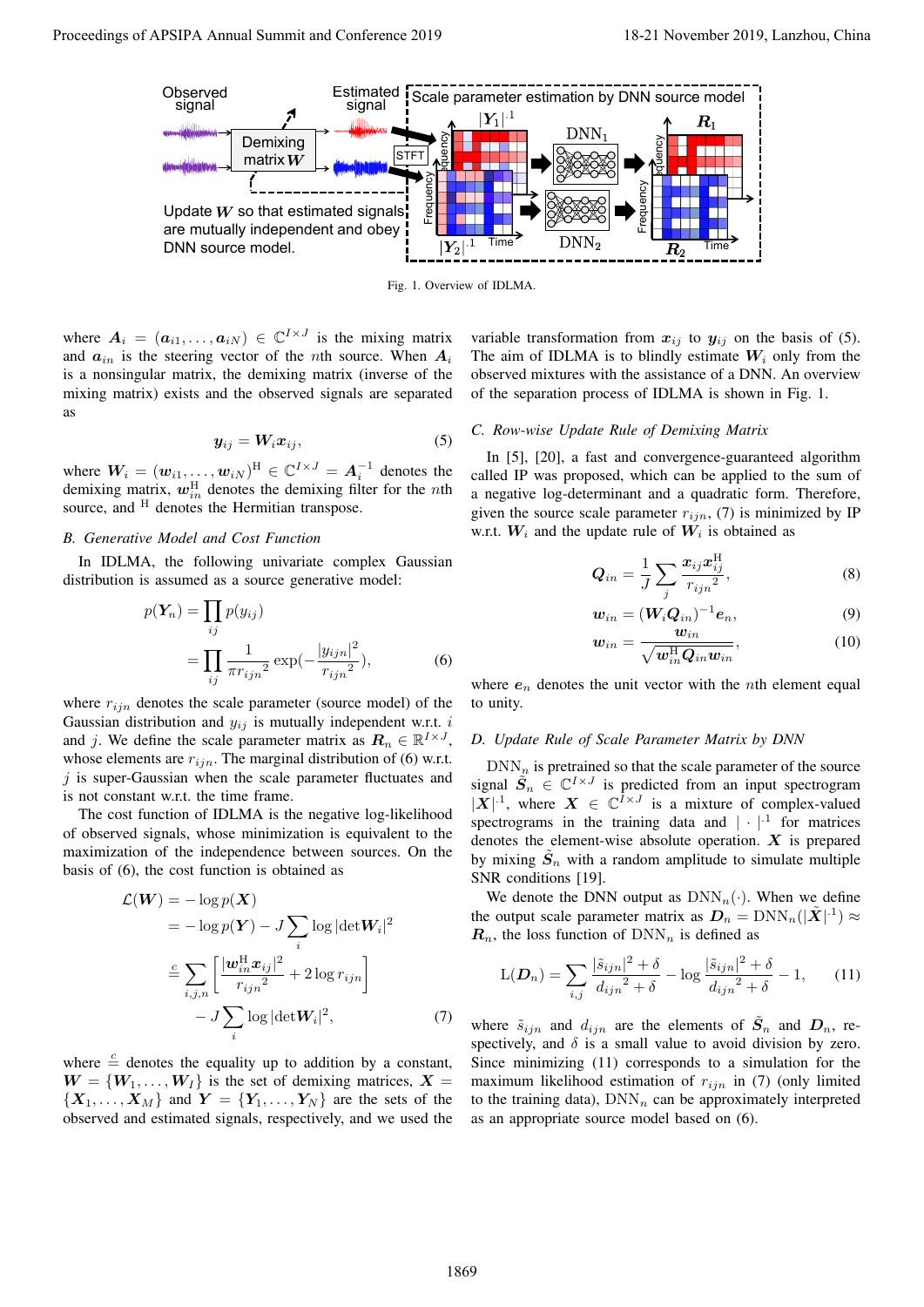



Fig. 2. (a) Conventional row-wise update of  $W_i$ . (b) Proposed columnwise update of  $W_i$ .

In inference for open data, the scale parameter matrix  $R_n$ is estimated by the pretrained  $DNN_n$  as follows:

$$
\mathbf{R}_n \leftarrow \text{DNN}_n(|\mathbf{Y}_n|^{.1}),\tag{12}
$$

$$
r_{ijn} \leftarrow \max(r_{ijn}, \epsilon), \tag{13}
$$

where  $\epsilon$  is a small value to increase the numerical stability of IP. The input of the DNN,  $|Y_n|$ <sup>1</sup>, is the spectrogram of each separated signal temporally obtained through the update of *W<sup>i</sup>* . Thus, in IDLMA, *rijn* and *W<sup>i</sup>* are alternatively updated by DNN and IP to output the most independent sources.

#### III. PROPOSED METHOD

#### *A. Motivation*

In IDLMA, the spatial model is updated by IP. Our preliminary experiments show that the separation performance of IDLMA is affected by the update order of the demixing filter in IP. This is because when the demixing filter with an inaccurate source model is updated first, the subsequent update fails. In this paper, we propose a new microphone-wise (i.e., columnwise in  $W_i$ ) update algorithm of the demixing matrix that simultaneously exploits all of the source models for each update. Fig. 2 illustrates the difference between the conventional IP and the proposed columnwise update algorithm. Since the cost function w.r.t. the columnvector of  $W_i$  cannot be minimized by IP, we employ the VCD algorithm [23] to derive the update rule.

#### *B. Cost Function w.r.t. Column Vector*

We denote the column vector of  $W_i$  as  $W_i$  $(\tilde{w}_{i1}, \ldots, \tilde{w}_{iM})$ , where  $\tilde{w}_{im}$  is a microphone-wise vector although  $w_{in}$  is a sourcewise (row) vector. The cost function (7) is rewritten using  $\tilde{w}_{im}$  as follows:

Proceedings of APSIPA Amawi 36 mmini and Conference 2019  
\nWe  
\n
$$
\frac{W_{\frac{1}{100}}}{W_{\frac{1}{100}}\left[\frac{w_{\frac{1}{100}}^2 \text{ [updata]}{\text{[updata]}}\right]} + \frac{W_{\frac{1}{100}}^2 \frac{w_{\frac{1}{100}}^2 \text{ [updata]}{\text{[updata]}}}{\text{Conventional row-wise update of W, 0) Project columns were used. } W_{\frac{1}{100}}\left[\frac{w_{\frac{1}{100}}^2 \text{ [updata]}{\text{[updata]}}\right] + \frac{W_{\frac{1}{100}}^2 \frac{w_{\frac{1}{100}}^2 \text{ [updata]}{\text{[updata]}}}{\text{[updata]}}\right]
$$
\n
$$
\frac{W_{\frac{1}{100}}}{W_{\frac{1}{100}}}\left[\frac{w_{\frac{1}{100}}^2 \text{ [updata]}{\text{[updata]}}\right] + \frac{W_{\frac{1}{100}}^2 \frac{w_{\frac{1}{100}}^2 \text{ [updata]}{\text{[updata]}}}{\text{[updata]}}\right]
$$
\n
$$
\frac{W_{\frac{1}{100}}}{W_{\frac{1}{100}}}\left[\frac{w_{\frac{1}{100}}^2 \text{ [updata]}{\text{[updata]}}\right] + \frac{W_{\frac{1}{100}}^2 \text{ [updata]}{\text{[updata]}}\right]
$$
\n
$$
\frac{W_{\frac{1}{100}}}{W_{\frac{1}{100}}}\left[\frac{w_{\frac{1}{100}}^2 \text{ [updata]}{\text{[updata]}}\right] + \frac{W_{\frac{1}{100}}^2 \text{ [updata]}{\text{[updata]}}\right]
$$
\n
$$
\frac{W_{\frac{1}{100}}}{W_{\frac{1}{100}}}\left[\frac{w_{\frac{1}{100}}^2 \text{ [updata]}{\text{[updata]}}\right] + \frac{W_{\frac{1}{100}}^2 \text{ [updata]}{\text{[updata]}}\right]
$$
\n
$$
\frac{W_{\frac{1}{100}}}{W_{\frac{1}{100}}}\left[\frac{w_{\frac{1}{10
$$

$$
-\log|\det W_i|^2\Bigg]
$$
  
\n
$$
\stackrel{c}{=} \sum_i \left[\tilde{w}_{im}^{\text{H}} \tilde{Q}_{im}\tilde{w}_{im} + \tilde{w}_{im}^{\text{H}} \tilde{h}_{im} + \tilde{h}_{im}^{\text{H}} \tilde{w}_{im}\right]
$$
  
\n
$$
-\log|\det W_i|^2\Bigg]
$$
  
\n
$$
\stackrel{c}{=} \sum_i \left[\tilde{w}_{im}^{\text{H}} \tilde{Q}_{im}\tilde{w}_{im} + \tilde{w}_{im}^{\text{H}} \tilde{h}_{im} + \tilde{h}_{im}^{\text{H}} \tilde{w}_{im}\right]
$$
  
\n
$$
-\log|b_{im}^{\text{H}} \tilde{w}_{im}|^2\Bigg],
$$
 (14)

where

$$
\tilde{Q}_{im} = \text{diag}(Q_{i1mm}, \dots, Q_{iNmm}), \qquad (15)
$$
\n
$$
\tilde{h}_{im} = \left(\sum_{m' \neq m} w_{i1m'}^* Q_{i1m'm}, \dots, \sum_{m' \neq m} w_{iNm'}^* Q_{iNm'm}\right) . \qquad (16)
$$

Here,  $Q_{inm_1m_2}$  is the  $(m_1, m_2)$ th element of  $Q_{in}$ ,  $w_{inm}$  is the *m*th element of *win*, *<sup>∗</sup>* denotes the complex conjugate, and  $B_i = (b_{i1}, \dots, b_{iM})^{\text{H}}$  is the adjugate matrix of  $W_i$ .

#### *C. Columnwise Update Rule of Demixing Matrix*

IP cannot be applied to the minimization of the cost function (14) unlike the case of  $w_{in}$  because (14) includes the linear terms w.r.t.  $\tilde{w}_{im}$ , i.e.,  $\tilde{w}_{im}^{\text{H}}\tilde{h}_{im}$  and  $\tilde{h}_{im}^{\text{H}}\tilde{w}_{im}$ . Accordingly, we derive a new coordinate descent algorithm for (14), where  $\tilde{w}_{im}$ for each *m* (the microphone number) is updated by finding a stationary point of the cost function w.r.t.  $\tilde{w}_{im}$  under  $\tilde{w}_{im'}$ fixed  $(m' \neq m)$ . Since  $\mathbf{b}_{im}^{\text{H}}$  is independent of  $\tilde{\mathbf{w}}_{im}$ , the partial derivative of (14) w.r.t.  $\tilde{w}^*_{im}$  is obtained as

$$
\frac{1}{J}\frac{\partial \mathcal{L}(\boldsymbol{W})}{\partial \tilde{\boldsymbol{w}}_{im}^*} = \tilde{\boldsymbol{Q}}_{im}\tilde{\boldsymbol{w}}_{im} + \tilde{\boldsymbol{h}}_{im} - \frac{\boldsymbol{b}_{im}}{\tilde{\boldsymbol{w}}_{im}^{\mathrm{H}}\boldsymbol{b}_{im}}.
$$
 (17)

Hereafter, we derive the update rule of  $\tilde{w}_{im}$  as in [23]. From  $\partial \mathcal{L}(\boldsymbol{W})/\partial \tilde{\boldsymbol{w}}_{im}^* = 0$ , we obtain the following equation that satisfies the stationary-point condition:

$$
\tilde{\boldsymbol{w}}_{im} = \tilde{\boldsymbol{Q}}_{im}^{-1} (\beta_{im} \boldsymbol{b}_{im} - \tilde{\boldsymbol{h}}_{im}), \qquad (18)
$$

where  $\beta_{im} = 1/(\tilde{\boldsymbol{w}}_{im}^{\text{H}} \boldsymbol{b}_{im})$ . From the definition of  $\beta_{im}$ , we have

$$
\beta_{im}\tilde{\boldsymbol{w}}_{im}^{\mathrm{H}}\boldsymbol{b}_{im}-1=0.
$$
 (19)

By substituting (18) for (19), we obtain

$$
\boldsymbol{b}_{im}^{\rm H} \tilde{\boldsymbol{Q}}_{im}^{-1} \boldsymbol{b}_{im} |\beta_{im}|^2 - \tilde{\boldsymbol{h}}_{im}^{\rm H} \tilde{\boldsymbol{Q}}_{im}^{-1} \boldsymbol{b}_{im} \beta_{im} - 1 = 0. \tag{20}
$$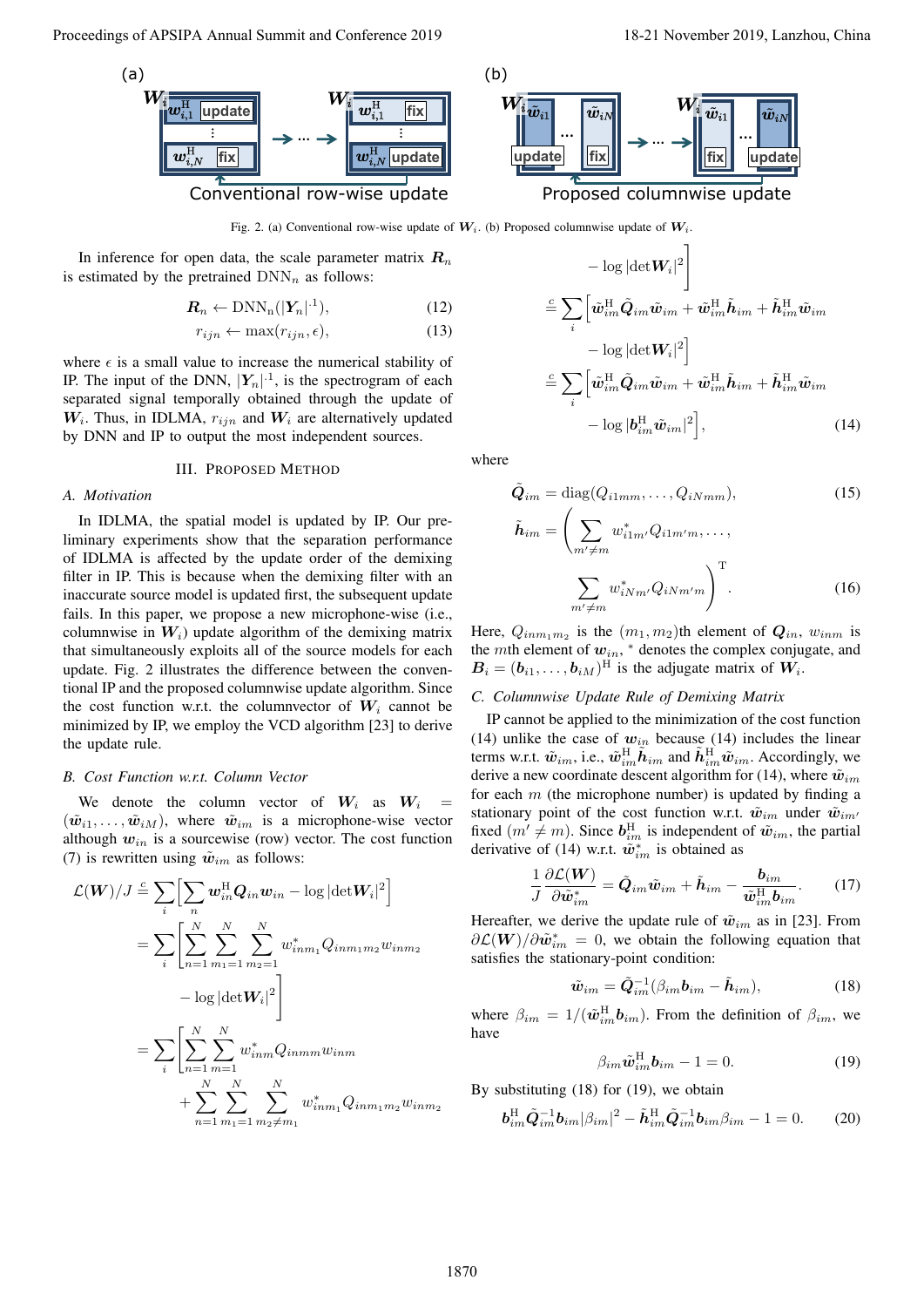Since the first and third terms in (20) are real numbers, the second term in (20) must also be a real number, which satisfies

$$
\operatorname{Im}\left[\tilde{\boldsymbol{h}}_{im}^{\mathrm{H}}\tilde{\boldsymbol{Q}}_{im}^{-1}\boldsymbol{b}_{im}\beta_{im}\right]=0,\tag{21}
$$

where Im[*·*] represents the imaginary part of the variable. From  $\beta_{im} \neq 0$  and (21), we have

$$
\beta_{im} = \gamma_{im} (\tilde{\boldsymbol{h}}_{im}^{\mathrm{H}} \tilde{\boldsymbol{Q}}_{im}^{-1} \boldsymbol{b}_{im})^* = \gamma_{im} \boldsymbol{b}_{im}^{\mathrm{H}} \tilde{\boldsymbol{Q}}_{im}^{-1} \tilde{\boldsymbol{h}}_{im}
$$
(22)

or

$$
\tilde{\boldsymbol{h}}_{im}^{\mathrm{H}} \tilde{\boldsymbol{Q}}_{im}^{-1} \boldsymbol{b}_{im} = 0, \tag{23}
$$

where  $\gamma_{im} \in \mathbb{R} \setminus \{0\}$ . When (22) holds, we can derive a quadratic equation by substituting (22) into (20) as follows:

$$
\boldsymbol{b}_{im}^{\rm H} \tilde{\boldsymbol{Q}}_{im}^{-1} \boldsymbol{b}_{im} |\boldsymbol{b}_{im}^{\rm H} \tilde{\boldsymbol{Q}}_{im}^{-1} \tilde{\boldsymbol{h}}_{im} |^{2} \gamma_{im}^{2} - |\tilde{\boldsymbol{h}}_{im}^{\rm H} \tilde{\boldsymbol{Q}}_{im}^{-1} \boldsymbol{b}_{im} |^{2} \gamma_{im} - 1 = 0.
$$
\n(24)

By substituting the solution  $\gamma_{im}$  of (24) into (22), we have

$$
\beta_{im} = -\frac{\bm{b}_{im}^{\rm H} \tilde{\bm{Q}}_{im}^{-1} \tilde{\bm{h}}_{im}}{2 \bm{b}_{im}^{\rm H} \tilde{\bm{Q}}_{im}^{-1} \bm{b}_{im}} \left( -1 \pm \sqrt{1 + \frac{\bm{b}_{im}^{\rm H} \tilde{\bm{Q}}_{im}^{-1} \bm{b}_{im}}{|\tilde{\bm{h}}_{im}^{\rm H} \tilde{\bm{Q}}_{im}^{-1} \bm{b}_{im}|^2}} \right),\tag{25}
$$

where the  $\pm$  sign in (25) should be positive to make  $\mathcal{L}(W)$ smaller. On the other hand, when (23) holds, the solution of (20) becomes

$$
\beta_{im} = \frac{e^{j\phi_{im}}}{\sqrt{b_{im}^{\text{H}}\tilde{Q}_{im}^{-1}b_{im}}},\tag{26}
$$

where  $\phi_{im} \in (-\pi, \pi]$  denotes an arbitrary phase and j is the imaginary unit. Since  $\phi_{im}$  does not change the value of  $\mathcal{L}(\boldsymbol{W})$ ,  $\phi_{im}$  is set to satisfy  $e^{j\phi_{im}} = (\text{det}W_i)/|\text{det}W_i|$ . From (18), (25), (26), and the relation  $b_{im} = (\det W_i)^*(W_i^{-1})^H e_m$ , we obtain the following update rules of  $\tilde{w}_{im}$ :

$$
\boldsymbol{u}_{im} \leftarrow (\boldsymbol{W}_i^{\mathrm{H}} \tilde{\boldsymbol{Q}}_{im})^{-1} \boldsymbol{e}_m, \tag{27}
$$

$$
\hat{\mathbf{u}}_{im} \leftarrow \tilde{\mathbf{Q}}_{im}^{-1} \tilde{\mathbf{h}}_{im},
$$
\n
$$
a_{im} \leftarrow \mathbf{u}_{im}^{\mathrm{H}} \tilde{\mathbf{Q}}_{im} \mathbf{u}_{im},
$$
\n(28)

$$
\hat{a}_{im} \leftarrow \boldsymbol{u}_{im}^{\mathrm{H}} \tilde{\boldsymbol{Q}}_{im} \hat{\boldsymbol{u}}_{im},\tag{30}
$$

$$
\tilde{\boldsymbol{w}}_{im} \leftarrow \begin{cases} \frac{\boldsymbol{u}_{im}}{\sqrt{a_{im}}} - \hat{\boldsymbol{u}}_{im} & (\hat{a}_{im} = 0),\\ \frac{\hat{a}_{im}}{\sqrt{a_{im}}} \left[1 - \sqrt{1 + \frac{4a_{im}}{\|\hat{a}\|_{im}^2}}\right] \boldsymbol{u}_{im} - \hat{\boldsymbol{u}}_{im} & (\hat{a}_{im} \neq 0). \end{cases}
$$

$$
\mathbf{w}_{im} \leftarrow \begin{cases} \frac{\hat{a}_{im}}{2a_{im}} \left[ 1 - \sqrt{1 + \frac{4a_{im}}{|\hat{a}_{im}|^2}} \right] \mathbf{u}_{im} - \hat{\mathbf{u}}_{im} & (\hat{a}_{im} \neq 0). \end{cases}
$$
(31)

This update of  $\tilde{w}_{im}$  guarantees the monotonic nonincrease in  $\mathcal{L}(\boldsymbol{W})$ .

#### IV. EXPERIMENTAL EVALUATION

#### *A. Experimental Conditions*

We confirmed the validity of the proposed columnwise update by conducting a music source separation task. We compared five methods: independent low-rank matrix analysis (ILRMA) [9], DNN with Wiener filtering (DNN+WF) [24], combination of full-rank spatial covariance model and DNN source model (FSCM+DNN) [15], conventional IDLMA with



Fig. 3. Recording condition of impulse responses obtained from RWCP database.

the columnwise update (Column-IDLMA). Note that ILRMA is a "blind" (unsupervised) technique, but we show its performance just for reference to understand to what extent the supervised methods (DNN+WF, FSCM+DNN, Row-IDLMA, and Column-IDLMA) can improve the performance. For all methods except DNN+WF, we updated the spatial model 500 times. For FSCM+DNN, Row-IDLMA, and Column-IDLMA, the scale parameter matrix  $R_n$  was updated by  $DNN_n$  after every 10 iterations of the spatial parameter optimization.

Im  $\left[\hat{h}_{\text{eff}}^{R}(Q_{\text{eff}}^{-1}\hat{b}_{\text{ion}},\beta_{\text{ion}}\right]=0$ . (21)<br>
Show  $\beta_{\text{eff}}=Q_{\text{tot}}\hat{R}_{\text{eff}}^{R}(Q_{\text{eff}}^{-1}\hat{b}_{\text{ion}}-1)$ .  $\beta_{\text{eff}}=Q_{\text{tot}}\hat{R}_{\text{eff}}^{R}(Q_{\text{eff}}^{-1}\hat{b}_{\text{ion}}-1)$ . (22)<br>  $\beta_{\text{eff}}=0$  continues the imaginary par We used the DSD100 dataset of SiSEC2016 [25] as the dry sources and the training dataset of DNN. The 50 songs in the dev data were used to train  $DNN_n$  and the top 25 songs in alphabetical order in the test data were used for performance evaluation. The test songs were trimmed only in the interval of 30 to 60 s. To simulate reverberant mixtures, we produced two-channel observed signals by convoluting the impulse response E2A ( $T_{60}$  = 300 ms) obtained from the RWCP database [26] with each source, and mixtures of bass (Ba.) and vocal (Vo.) or drums (Dr.) and Vo. were created. The recording condition of E2A is shown in Fig. 3. All the signals were downsampled to 8 kHz. An STFT was performed using a 512-ms-long Hamming window with a 256-ms-long shift. We used the signal-to-distortion ratio (SDR) [27] to evaluate the total separation performance. Proceedings of APSIPA Annual Summit and Conference 2019<br>
Summit and Conference 2019 18-21 November 2019 18-21 November 2019 18-21 November 2019 18-21 November 2019 18-21 November 2019 18-21 November 2019 18-21 November 20

In this paper, the number of hidden layers in the constructed fully connected DNN was set to four. Each layer had 1024 units, and a rectified linear unit was used for the output of each layer. To optimize the DNN, we added the term  $(\lambda/2) \sum_{q} g_q^2$ to (11) for regularization, where  $g_q$  is the weight coefficient in DNN, and ADADELTA [28] with a 128-size minibatch was performed for 2000 epochs. The parameter  $\epsilon$  was experimentally optimized and set to  $(0.1 \times (IJ)^{-1} \sum_{i,j} \sigma_{ijn}^2)^{\frac{1}{2}}$ . The other parameters were set to  $\delta = 10^{-5}$  and  $\lambda = 10^{-5}$ .

## *B. Results*

Figs. 4 and 5 show the average SDR improvements for Ba./Vo. and Dr./Vo. separation, respectively. The proposed Column-IDLMA achieves the best SDR improvement among all the state-of-the-art blind and supervised methods in both Ba./Vo. and Dr./Vo separation. In particular, Column-IDLMA outperforms Row-IDLMA by over 0.8 dB in Ba./Vo. These results confirm that the proposed columnwise update algorithm is more appropriate than IP in IDLMA, where the accuracy of the scale parameter estimation by DNN will depend on the type of source.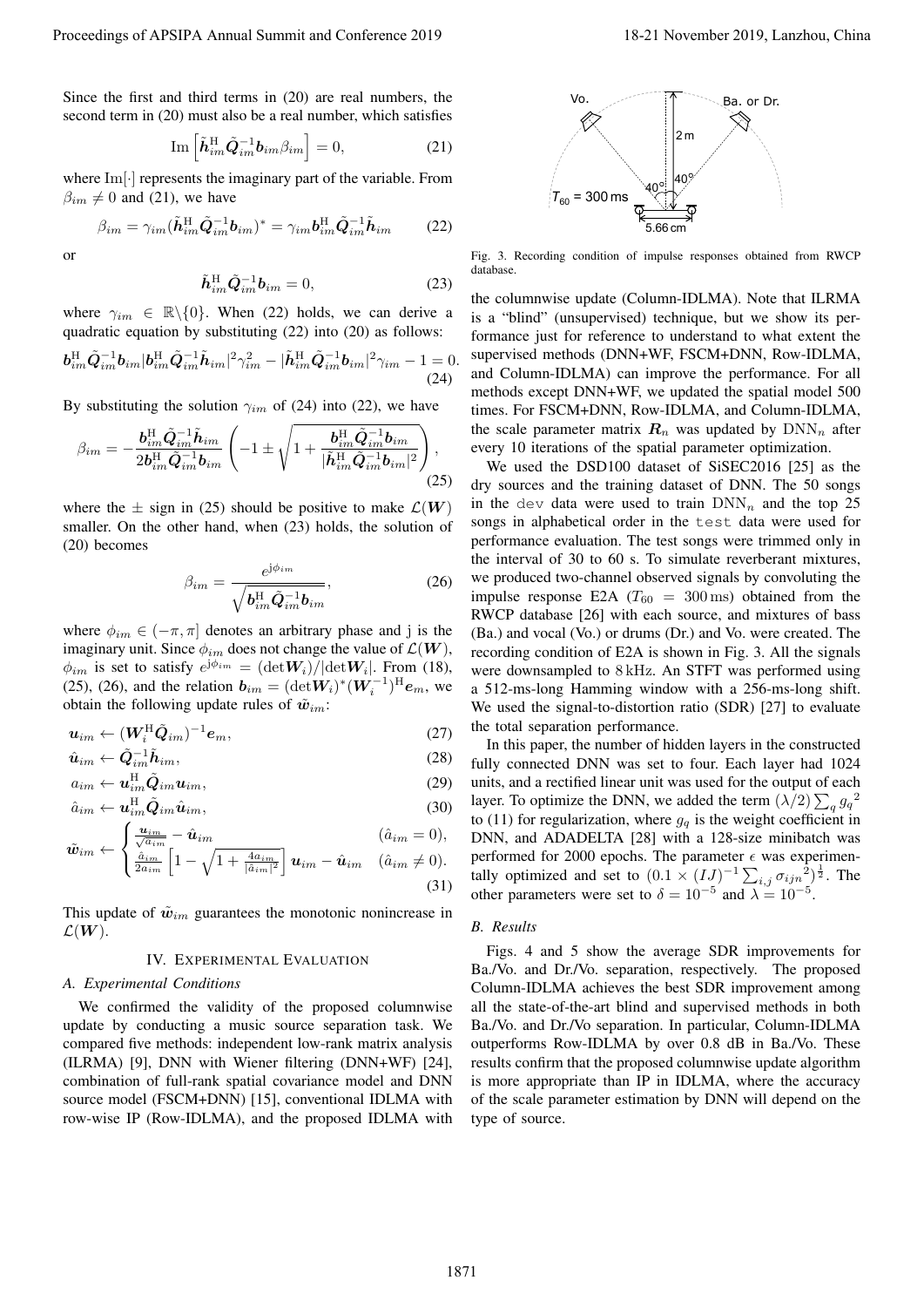

Fig. 4. Average SDR improvement of 25 Ba./Vo. songs.



Fig. 5. Average SDR improvement of 25 Dr./Vo. songs.

# V. CONCLUSIONS

In this paper, we derived a new columnwise update algorithm of the demixing matrix in IDLMA, which simultaneously utilizes all source models for each update. Owing to this property, the proposed update algorithm is robust against the variance of the accuracy in the DNN inference w.r.t. the type of source. For this purpose, we employed VCD, which is a convergence-guaranteed algorithm applicable to the sum of the quadric, linear, and negative log-determinant terms. Experimental results showed that the proposed columnwise update algorithm has superior separation performance to the conventional row-wise update algorithm.

## ACKNOWLEDGMENT

This work was partly supported by SECOM Science and Technology Foundation and JSPS KAKENHI Grant Numbers JP17H06101, JP19H01116, and JP19K20306.

## **REFERENCES**

[1] H. Sawada, N. Ono, H. kameoka, D. Kitamura, H. Saruwatari, "A review of blind source separation methods: two converging routes to ILRMA originating from ICA and NMF," *APSIPA Transactions on Signal and Information Processing*, vol. 8, no. e12, pp. 1–14, 2019.

- [2] S. Araki, R. Mukai, S. Makino, T. Nishikawa, and H. Saruwatari, "The fundamental limitation of frequency domain blind source separation for convolutive mixtures of speech," *IEEE Trans. SAP*, vol. 11, no. 2, pp. 109–116, 2003.
- [3] H. Saruwatari, T. Kawamura, T. Nishikawa, A. Lee, and K. Shikano, "Blind source separation based on a fast-convergence algorithm combining ICA and beamforming," *IEEE Trans. ASLP*, vol. 14, no. 2, pp. 666–678, 2006.
- [4] T. Kim, H. T. Attias, S.-Y. Lee, and T.-W. Lee, "Blind source separation exploiting higher-order frequency dependencies," *IEEE Trans. ASLP*, vol. 15, no. 1, pp. 70–79, 2007.
- [5] N. Ono, "Stable and fast update rules for independent vector analysis based on auxiliary function technique," in *Proc. WASPAA*, 2011, pp. 189–192.
- [6] A. Ozerov and C. Févotte, "Multichannel nonnegative matrix factorization in convolutive mixtures for audio source separation," *IEEE Trans. ASLP*, vol. 18, no. 3, pp. 550–563, 2010.
- [7] H. Sawada, H. Kameoka, S. Araki, and N. Ueda, "Multichannel extensions of non-negative matrix factorization with complex-valued data," *IEEE Trans. ASLP*, vol. 21, no. 5, pp. 971–982, 2013.
- [8] H. Kameoka, T. Yoshioka, M. Hamamura, J. L. Roux, and K. Kashino, "Statistical model of speech signals based on composite autoregressive system with application to blind source separation," in *Proc. LVA/ICA*, 2010, pp. 245–253.
- [9] D. Kitamura, N. Ono, H. Sawada, H. Kameoka, and H. Saruwatari, "Determined blind source separation unifying independent vector analysis and nonnegative matrix factorization," *IEEE/ACM Trans. ASLP*, vol. 14, no. 9, pp. 1626–1641, 2016.
- [10] D. Kitamura, N. Ono, H. Sawada, H. Kameoka, and H. Saruwatari, "Determined blind source separation with independent low-rank matrix analysis," in *Audio Source Separation*, S. Makino, Ed. Springer, Cham, 2018, ch. 6, pp. 125–155.
- [11] D. Kitamura, S. Mogami, Y. Mitsui, N. Takamune, H. Saruwatari, N. Ono, Y. Takahashi, and K. Kondo, "Generalized independent lowrank matrix analysis using heavy-tailed distributions for blind source separation," *EURASIP J. Adv. Signal Process.*, vol. 2018, no. 28, pp. 1–25, 2018.
- [12] R. Ikeshita and Y. Kawaguchi, "Independent low-rank matrix analysis based on multivariate complex exponential power distribution," in *Proc. ICASSP*, 2018, pp. 741–745.
- [13] S. Mogami, N. Takamune, D. Kitamura, H. Saruwatari, Y. Takahashi, K. Kondo, H. Nakajima, and N. Ono, "Independent low-rank matrix analysis based on time-variant sub-Gaussian source model," in *Proc. APSIPA*, 2018, pp. 1684–1691.
- [14] S. Araki, T. Hayashi, M. Delcroix, M. Fujimoto, K. Takeda, and T. Nakatani, "Exploring multi-channel features for denoisingautoencoder-based speech enhancement," in *Proc. ICASSP*, 2015, pp. 116–120.
- [15] A. A. Nugraha, A. Liutkus, and E. Vincent, "Multichannel audio source separation with deep neural networks," *IEEE/ACM Trans. ASLP*, vol. 24, no. 9, pp. 1652–1664, 2016.
- [16] Y.-H. Tu, J. Du, L. Sun, and C.-H. Lee, "LSTM-based iterative mask estimation and post-processing for multi-channel speech enhancement," in *Proc. APSIPA*, 2017.
- [17] K. Qian, Y. Zhang, S. Chang, X. Yang, D. Florencio, and M. Hasegawa-Johnson, "Deep learning based speech beamforming," in *Proc. ICASSP*, 2018, pp. 5389–5393.
- [18] N. Makishima, N. Takamune, D. Kitamura, H. Saruwatari, Y. Takahashi, K. Kondo, and H. Nakajima, "Generalized-Gaussian-distribution-based independent deeply learned matrix analysis for multichannel audio source separation," in *Proc. INTERNOISE*, no. 1260, 2019.
- [19] N. Makishima, S. Mogami, N. Takamune, D. Kitamura, H. Sumino, S. Takamichi, H. Saruwatari, and N. Ono, "Independent deeply learned matrix analysis for determined audio source separation," *IEEE/ACM Trans. ASLP*, 2019. (DOI: 10.1109/TASLP.2019.2925450)
- [20] N. Ono and S. Miyabe, "Auxiliary-function-based independent component analysis for super-Gaussian sources," in *Proc. Int. Conf. Latent Variable Anal. Signal Separation*, 2010.
- [21] N. Makishima, N. Takamune, D. Kitamura, H. Saruwatari, Y. Takahashi, and K. Kondo, "Column-wise update algorithm for independent deeply learned matrix analysis," in *Proc. ICA*, 2019, in press.
- [22] S. Mogami, H. Sumino, D. Kitamura, N. Takamune, S. Takamichi, H. Saruwatari, and N. Ono, "Independent deeply learned matrix analysis